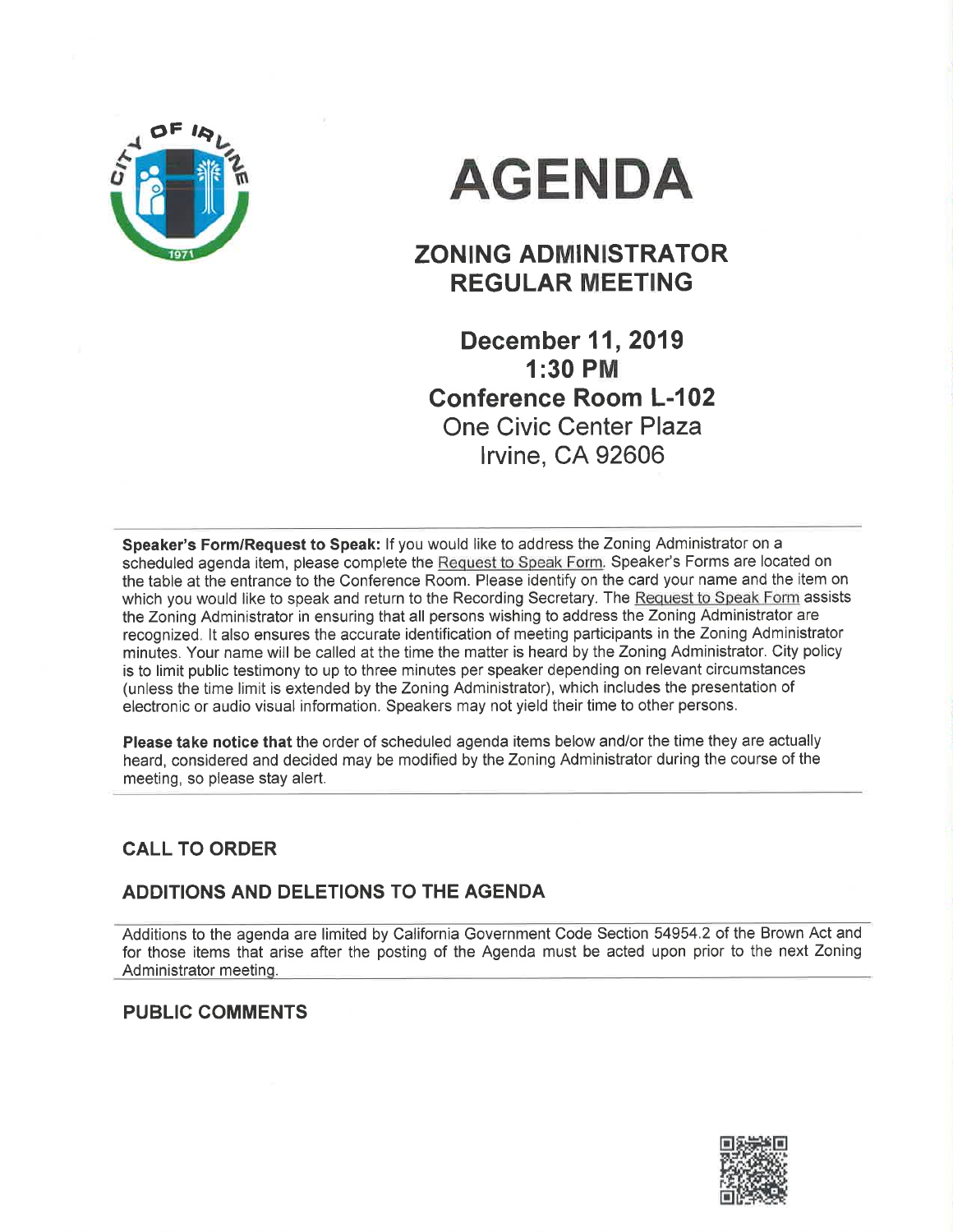## CONSENT CALENDAR

## ,1. APPROVAL OF ZONING ADMINISTRATOR MINUTES

## RECOMMENDED AGTION:

Approve the minutes of a regular meeting of the Zoning Administrator held on November 27, 2019.

## PUBLIC HEARINGS

Public Hearings are scheduled for a time certain of 1:30 p.m. or as soon thereafter as possible. The Zoning Administrator, when considering the matter scheduled for hearing, will take the following actions: 1) Open the Public Hearing, 2) Receive staff report, 3) Accept public testimony, 4) Zoning Administrator comments and questions, and 5) Take appropriate action. There is a five-minute time limit to address the Zoning Administrator with your comments.

lf, in the future, you wish to challenge in court any of the matters on this agenda for which a public hearing is to be conducted, you may be limited to raising only those issues which you (or someone else) raised orally at the public hearing or in written correspondence received by the City at or before the hearing.

## <sup>2</sup> ADMINISTRATIVE RELIEF OO8O2323.PAR FROM WALL AND FENCE STANDARDS FOR EDWARDS LIFESGIENCES CAMPUS, LOCATED AT <sup>1</sup> EDWARDS WAY IN PLANNING AREA 36 (IRVINE BUSINESS COMPLEX)

## RECOMMENDED AGTION:

1) Conduct public hearing.

2) Adopt RESOLUTION NO. 19-1496 - A RESOLUTION OF THE ZONING ADMINISTRATOR OF THE CITY OF IRVINE, CALIFORNIA, APPROVING ADMINISTRATIVE RELIEF 00802323-PAR FROM WALL AND FENCE STANDARDS TO ALLOW 8-FOOT TALL PERIMETER FENCING AND A 1O-FOOT TALL ALTON PARKWAY PEDESTRIAN GATE FOR EDWARDS LIFESCIENCES CAMPUS, LOCATED AT <sup>1</sup> EDWARDS WAY IN PLANNING AREA 36 (IRVINE BUSINESS COMPLEX); FILED BY LPA lNC., ON BEHALF OF EDWARDS **LIFESCIENCES** 

## ADJOURNMENT

### NOTICE TO THE PUBLIC

The Agenda may also be accessed through the City's Web page at www.ci.irvine.ca.us

### IRVINE ZONING ADMINISTRATOR GENERAL INFORMATION

The City of lrvine Zoning Administrator is appointed by the City Council. Regular meetings of the Zoning Administrator are held on the second and fourth Wednesday of each month at 1:30 p.m. in Conference Room L102 of the Irvine City Hall located at One Civic Center Plaza.